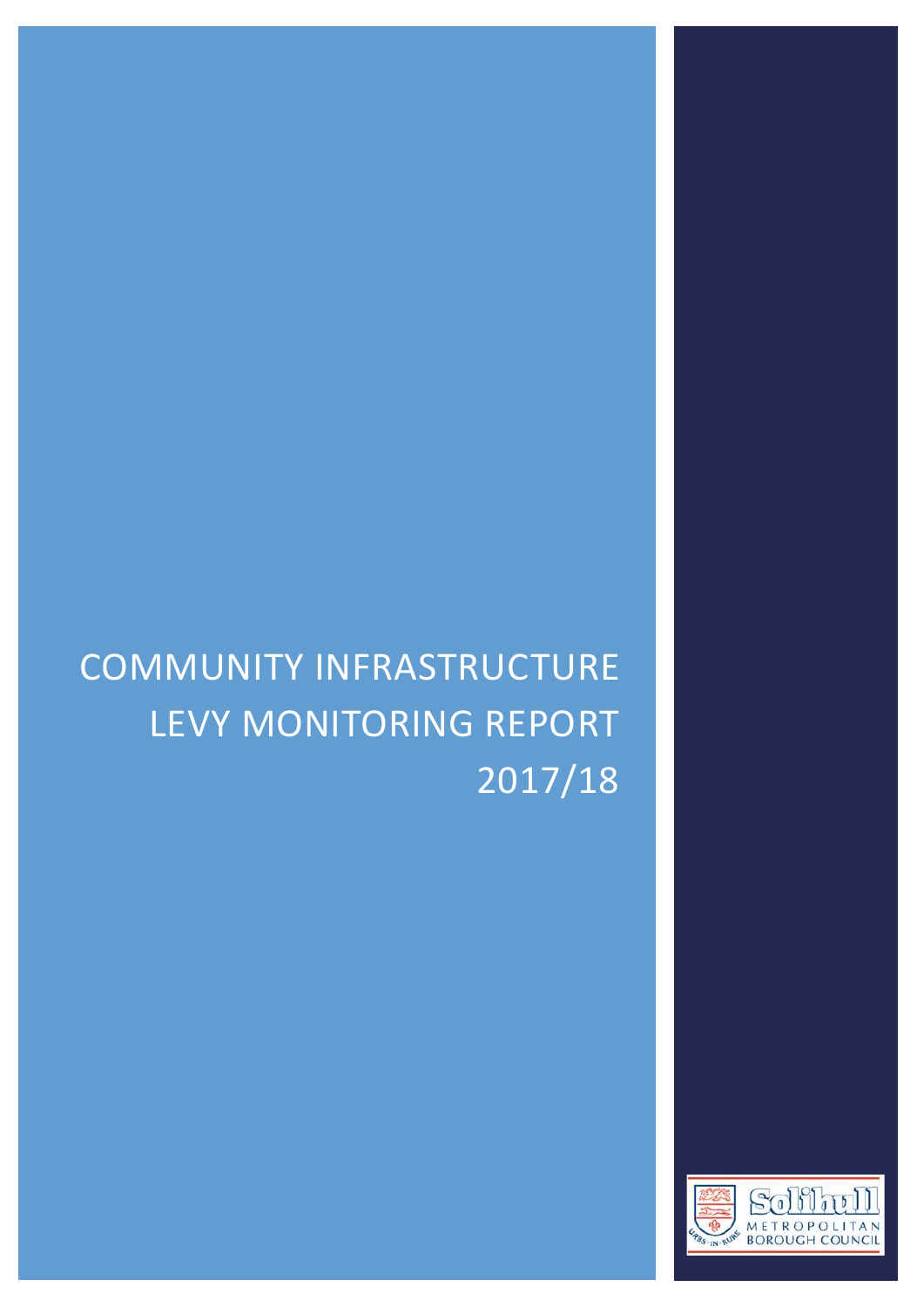## COMMUNITY INFRASTRUCTURE LEVY MONITORING REPORT 2017/18

In April 2010 new regulations were introduced that allows local authorities to set up a Community Infrastructure Levy (CIL).

CIL is a tariff charged on development, at a locally set rate, to fund infrastructure needs arising from new development in the Borough. This can include transport schemes; flood defences; schools; health & social care facilities; parks & green spaces; cultural & sports facilities.

We introduced our charging schedule on 4<sup>th</sup> July 2016 and in order to ensure the levy is open and transparent, charging authorities must publish a report on the levy on their website by 31st December each year, for the previous financial year. This report covers the period from 01 April 2017 to 31 March 2018. Further information regarding our charging schedule can be found at [www.solihull.gov.uk/cil.](http://www.solihull.gov.uk/cil)

#### **CIL FUNDING SUMMARY**

Once CIL receipts are received, the monies are divided into three areas:

**Strategic CIL** - which is to be spent on items identified in the Council's Regulation 123 list which can be found at

[http://www.solihull.gov.uk/Portals/0/Planning/CIL/Regulation\\_123\\_list.pdf](http://www.solihull.gov.uk/Portals/0/Planning/CIL/Regulation_123_list.pdf)

- Neighbourhood Proportion this is passed directly to the Parish Council where the development takes place and can be up to 25% of the total CIL Receipts where a Neighbourhood Plan exists. Parishes without a Neighbourhood Plan will receive 15% (capped at £100 per existing Council Tax Dwelling). Where the Levy is collected in areas without a Parish, monies are held within a Ward allocation, with the responsibility for spending held with the Charging Authority.
- **Administration Expenditure** up to 5% of all CIL receipts are retained for administration costs for the Levy.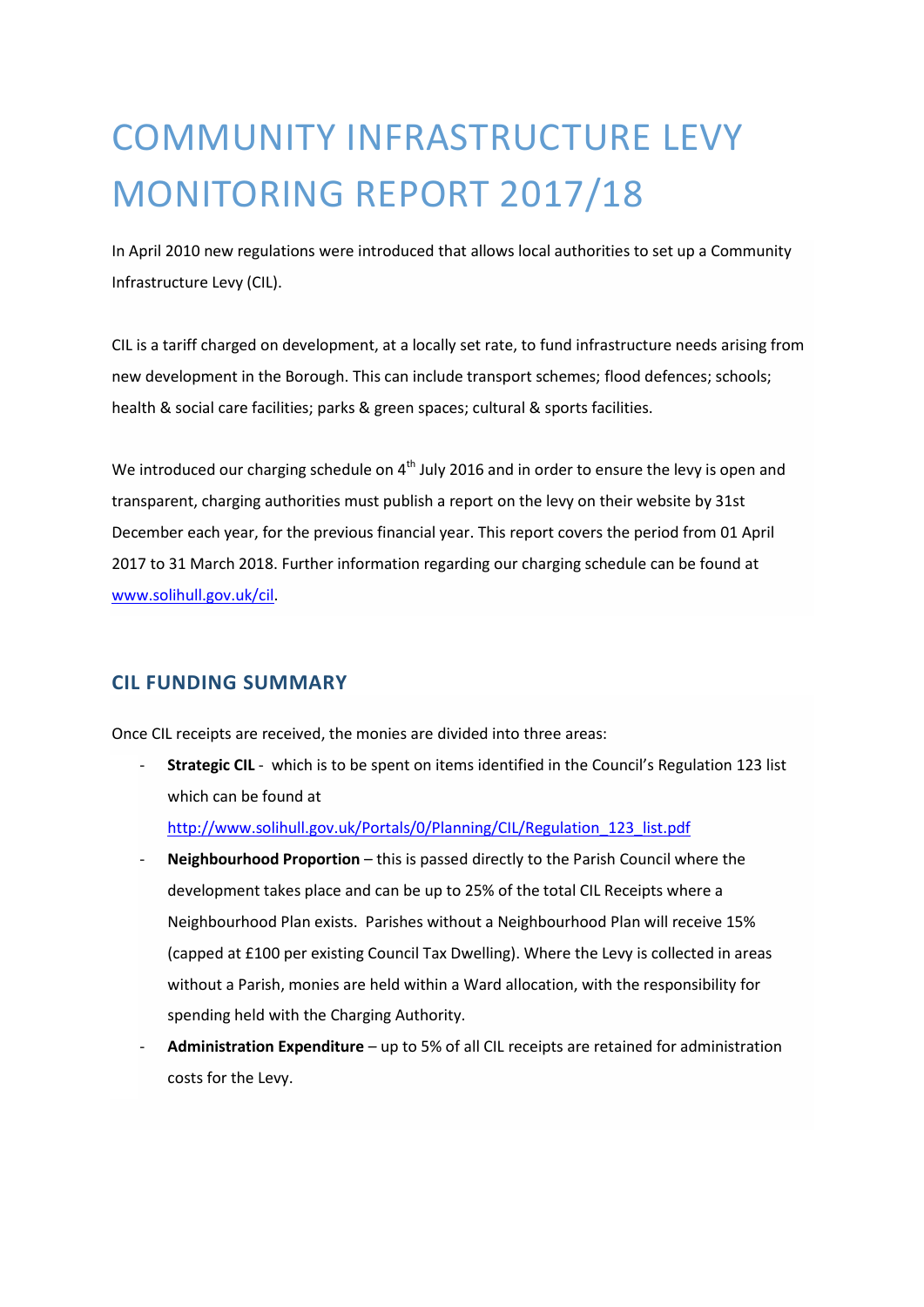The total CIL receipts in the reported year 2017/18, amounted to £872,794. This includes £698,236 in the CIL Strategic Fund; £130,919 to neighbourhood allocations and £43,639 to be applied to administrative expenses.

The following tables set out the receipts and spending in more detail:

- 1. CIL Summary
- 2. Strategic CIL
- 3. Neighbourhood Proportion Summary
- 4. Neighbourhood Proportion (Parishes)
- 5. Neighbourhood Proportion (Wards)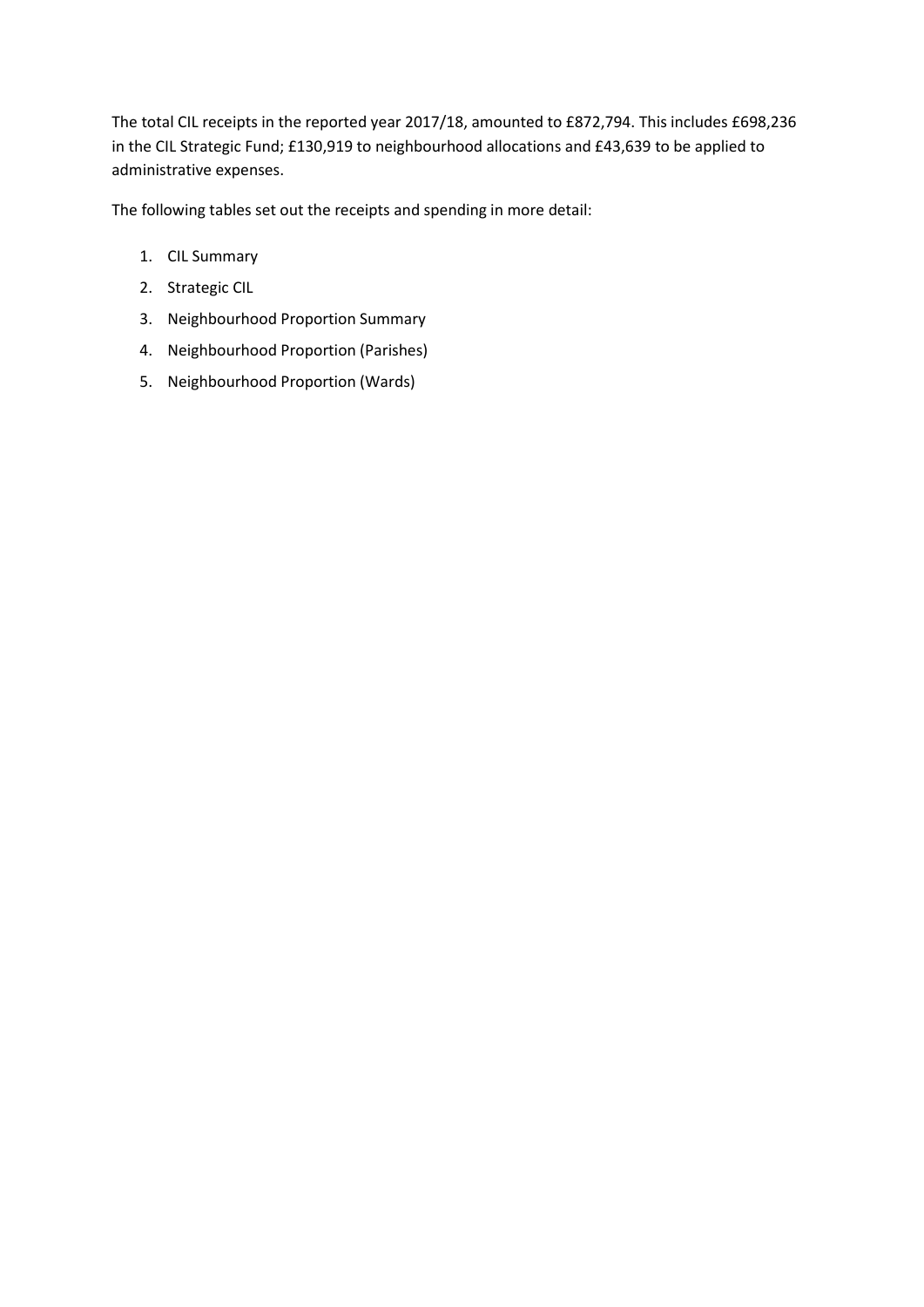## **1. CIL SUMMARY REPORT**

| <b>OVERALL CIL TOTALS</b>                                                    |            |
|------------------------------------------------------------------------------|------------|
| Total CIL receipts for the reported year                                     | £872,794   |
| Total CIL carried over from previous years                                   | £264,746   |
| Total applied to administration expenses                                     | £43,639    |
| Above as a percentage of CIL collected in the reported year                  | 5%         |
| Total CIL receipts from the last financial year retained at the end          | £1,093,901 |
| of the reported year                                                         |            |
| Total CIL receipts from other years retained at the end of the reported year | f0         |

## **2. STRATEGIC CIL REPORT**

| <b>STRATEGIC CIL TOTALS</b>                                  |          |
|--------------------------------------------------------------|----------|
| Total Strategic CIL Receipts for the year                    | £698,236 |
| Total Strategic CIL carried over from previous years         | £222,944 |
| Total Expenditure for the Reported Year                      | £Ο       |
| Total Strategic CIL retained at the end of the reported year | £921,180 |

| <b>BREAKDOWN OF STRATEGIC CIL EXPENDITURE</b>                            |
|--------------------------------------------------------------------------|
|                                                                          |
| Items of infrastructure to which CIL (including land payments) has       |
| been applied:                                                            |
| N/A                                                                      |
| Details of infrastructure items (provision in whole or in part) relating |
| to CIL applied to repay money borrowed, including any interest,          |
| pursuant to regulation 62(4):                                            |
|                                                                          |
| N/A                                                                      |
| Details of infrastructure items relating to CIL passed to another        |
| person for that person to apply to funding the provision,                |
| improvement, replacement, operation or maintenance of                    |
| infrastructure pursuant to regulation 59(4):                             |
| N/A                                                                      |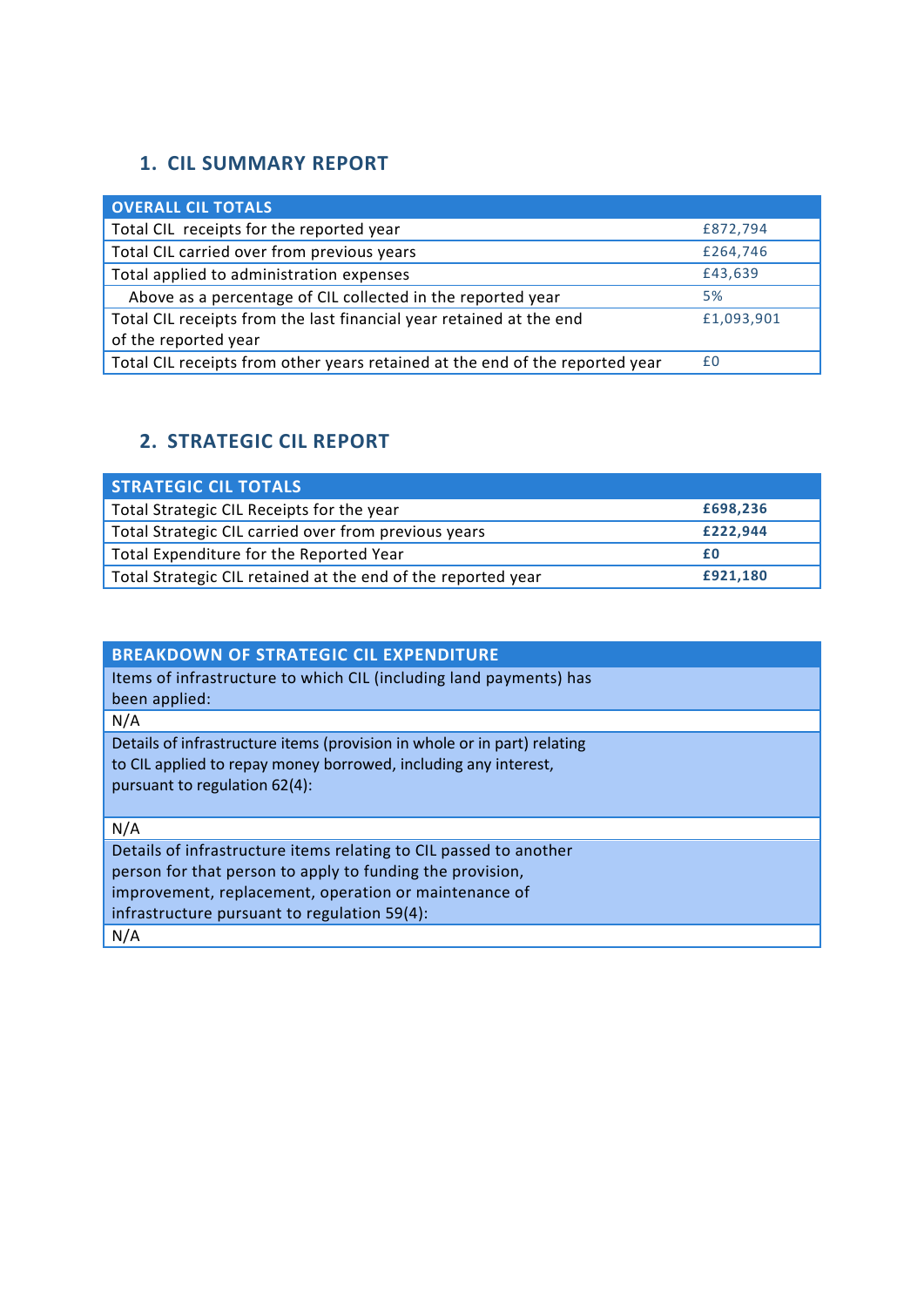## **3. NEIGHBOURHOOD ALLOCATION REPORTS**

| NEIGHBOURHOOD ALLOCATION TOTALS (SUMMARY)                               |          |
|-------------------------------------------------------------------------|----------|
| Total Neighbourhood Allocation Receipts for the Reported Year           | £130,919 |
| Total Neighbourhood Allocation carried over from previous years         | £41,802  |
| Total Neighbourhood Allocation Expenditure for the Reported Year        | £Ο       |
| Total Neighbourhood Allocation retained at the end of the reported year | £172,721 |

### **4. 4. NEIGHBOURHOOD ALLOCATION REPORTS (PARISHES)**

| <b>PARISH:BALSALL</b>                              |                                      |
|----------------------------------------------------|--------------------------------------|
| Receipts for (Parish) the Reported Year            | £Ο                                   |
| Carried over from previous years                   | £0                                   |
| <b>Expenditure</b> for the Reported Year           | £0                                   |
| Items to which Parish receipts have been applied   | <b>AMOUNT ON</b><br><b>EACH ITEM</b> |
| N/A                                                | $-N/A$                               |
| Retained by Parish at the end of the reported year | £0                                   |

| <b>PARISH:BARSTON</b>                              |                  |
|----------------------------------------------------|------------------|
| <b>Receipts</b> for (Parish) the Reported Year     | £0               |
| Carried over from previous years                   | £0               |
| <b>Expenditure</b> for the Reported Year           | £0               |
| Items to which Parish receipts have been applied   | <b>AMOUNT ON</b> |
|                                                    | <b>EACH ITEM</b> |
| N/A                                                | $-N/A$           |
| Retained by Parish at the end of the reported year | £0               |

| <b>PARISH:BERKSWELL</b>                                   |                  |
|-----------------------------------------------------------|------------------|
| Receipts for (Parish) the Reported Year                   | £0               |
| Carried over from previous years                          | £0               |
| <b>Expenditure</b> for the Reported Year                  | £0               |
| Items to which Parish receipts have been applied          | <b>AMOUNT ON</b> |
|                                                           | <b>EACH ITEM</b> |
| N/A                                                       | $-N/A$           |
| <b>Retained</b> by Parish at the end of the reported year | £Ο               |

| <b>PARISH:BICKENHILL</b>                                  |                  |
|-----------------------------------------------------------|------------------|
| Receipts for (Parish) the Reported Year                   | £1,040           |
| Carried over from previous years                          | £0               |
| <b>Expenditure</b> for the Reported Year                  | £0               |
| Items to which Parish receipts have been applied          | <b>AMOUNT ON</b> |
|                                                           | <b>EACH ITEM</b> |
| N/A                                                       | $-N/A$           |
| <b>Retained</b> by Parish at the end of the reported year | £1,040           |
|                                                           |                  |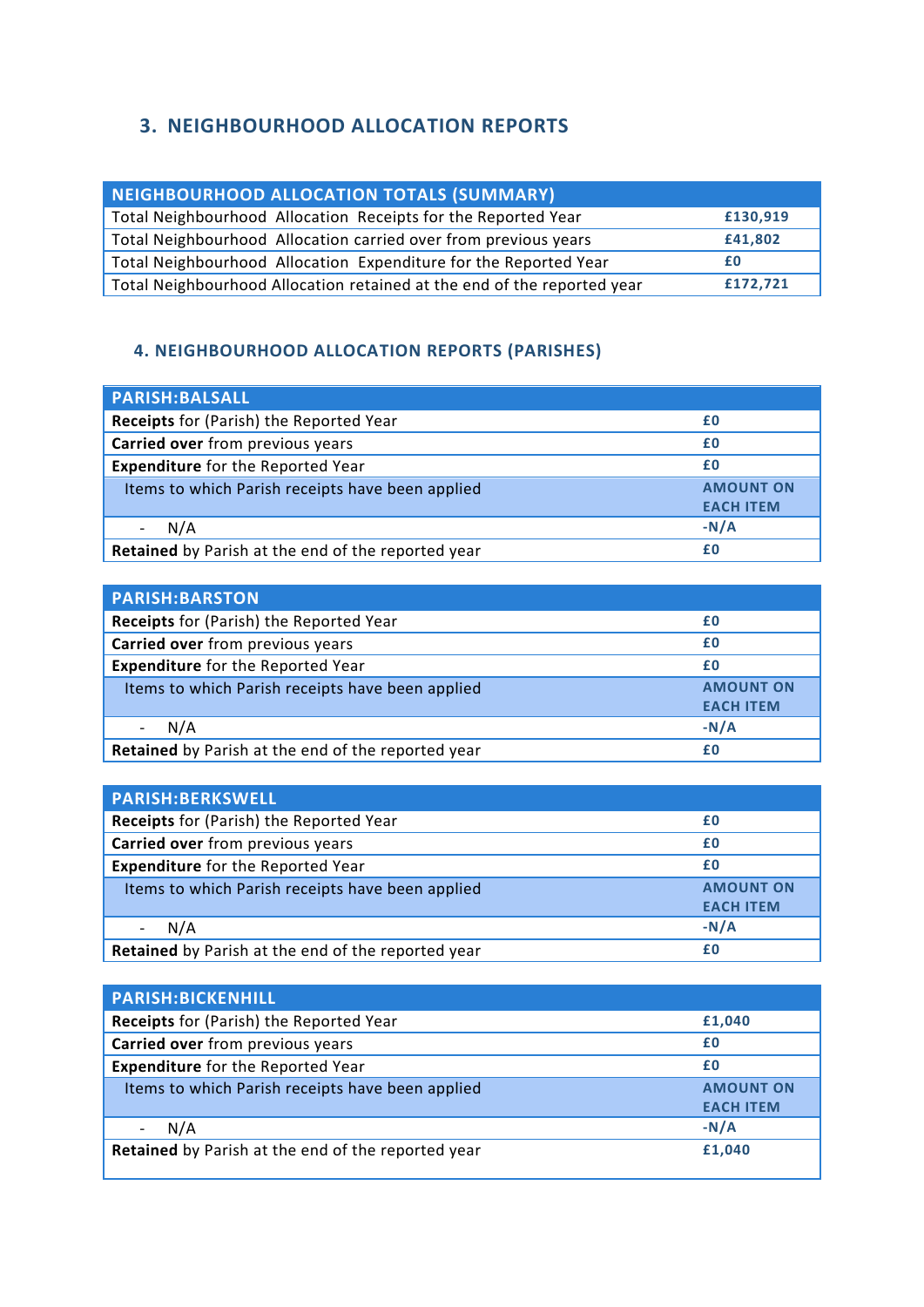| <b>PARISH: CASTLE BROMWICH</b>                     |                                      |
|----------------------------------------------------|--------------------------------------|
| Receipts for (Parish) the Reported Year            | £0                                   |
| Carried over from previous years                   | £0                                   |
| <b>Expenditure</b> for the Reported Year           | £0                                   |
| Items to which Parish receipts have been applied   | <b>AMOUNT ON</b><br><b>EACH ITEM</b> |
| N/A                                                | $-N/A$                               |
| Retained by Parish at the end of the reported year | £0                                   |
|                                                    |                                      |

| <b>PARISH: CHADWICK END</b>                        |                                      |
|----------------------------------------------------|--------------------------------------|
| <b>Receipts</b> for (Parish) the Reported Year     | £0                                   |
| Carried over from previous years                   | £0                                   |
| <b>Expenditure</b> for the Reported Year           | £0                                   |
| Items to which Parish receipts have been applied   | <b>AMOUNT ON</b><br><b>EACH ITEM</b> |
| N/A                                                | $-N/A$                               |
| Retained By Parish at the end of the reported year | £Ο                                   |

| <b>PARISH: CHESWICK GREEN</b>                    |                  |
|--------------------------------------------------|------------------|
| Receipts for (Parish) the Reported Year          | £0               |
| Carried over from previous years                 | £0               |
| <b>Expenditure</b> for the Reported Year         | £0               |
| Items to which Parish receipts have been applied | <b>AMOUNT ON</b> |
|                                                  | <b>EACH ITEM</b> |
| N/A                                              | $-N/A$           |
| Retained at the end of the reported year         | £0               |

| <b>PARISH: DICKENS HEATH</b>                              |                  |
|-----------------------------------------------------------|------------------|
| Receipts for (Parish) the Reported Year                   | £0               |
| Carried over from previous years                          | £0               |
| <b>Expenditure</b> for the Reported Year                  | £Ο               |
| Items to which Parish receipts have been applied          | <b>AMOUNT ON</b> |
|                                                           | <b>EACH ITEM</b> |
| N/A                                                       | $-N/A$           |
| <b>Retained</b> by Parish at the end of the reported year | £Ο               |

| <b>PARISH:HAMPTON-IN-ARDEN</b>                     |                                      |
|----------------------------------------------------|--------------------------------------|
| <b>Receipts</b> for (Parish) the Reported Year     | £5,733                               |
| Carried over from previous years                   | £2,309                               |
| <b>Expenditure</b> for the Reported Year           | £0                                   |
| Items to which Parish receipts have been applied   | <b>AMOUNT ON</b><br><b>EACH ITEM</b> |
| N/A                                                | $-N/A$                               |
| Retained by Parish at the end of the reported year | £8,042                               |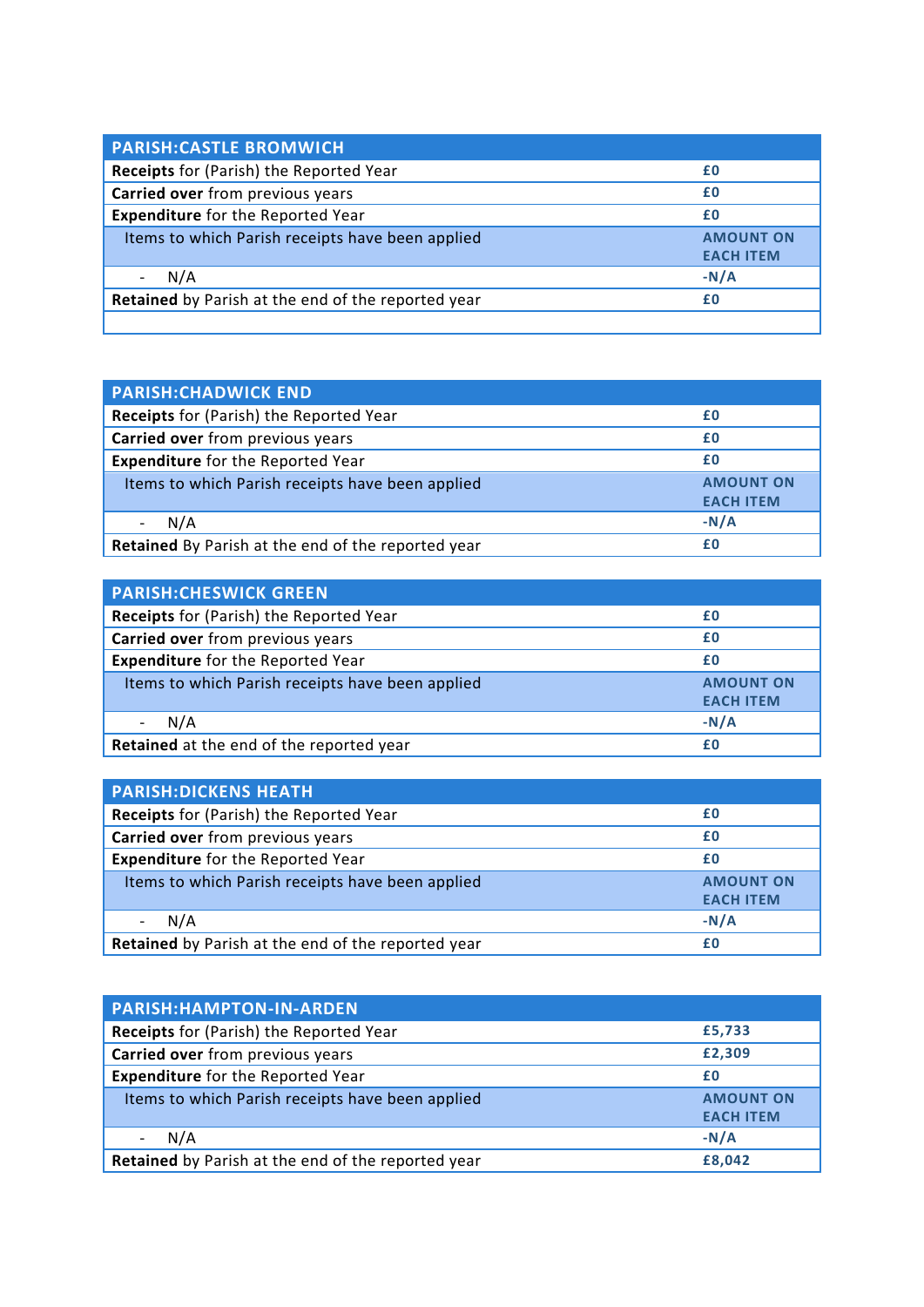| <b>PARISH: HOCKELY HEATH</b>                       |                                      |
|----------------------------------------------------|--------------------------------------|
| Receipts for (Parish) the Reported Year            | £0                                   |
| Carried over from previous years                   | £0                                   |
| <b>Expenditure</b> for the Reported Year           | £0                                   |
| Items to which Parish receipts have been applied   | <b>AMOUNT ON</b><br><b>EACH ITEM</b> |
| N/A                                                | $-N/A$                               |
| Retained by Parish at the end of the reported year | £0                                   |

| <b>PARISH:MERIDEN</b>                              |                                      |
|----------------------------------------------------|--------------------------------------|
| <b>Receipts</b> for (Parish) the Reported Year     | £0                                   |
| Carried over from previous years                   | £0                                   |
| <b>Expenditure</b> for the Reported Year           | £0                                   |
| Items to which Parish receipts have been applied   | <b>AMOUNT ON</b><br><b>EACH ITEM</b> |
| N/A                                                | $-N/A$                               |
| Retained by Parish at the end of the reported year | £Ο                                   |

| <b>PARISH:TIDBURY GREEN</b>                        |                  |
|----------------------------------------------------|------------------|
| Receipts for (Parish) the Reported Year            | £9,799           |
| Carried over from previous years                   | £0               |
| <b>Expenditure</b> for the Reported Year           | £0               |
| Items to which Parish receipts have been applied   | <b>AMOUNT ON</b> |
|                                                    | <b>EACH ITEM</b> |
| N/A                                                | $-N/A$           |
| Retained by Parish at the end of the reported year | £9,799           |

## **6. NEIGHBOURHOOD ALLOCATION REPORTS (WARDS)**

| <b>WARD: BLYTHE</b>                              |                                      |
|--------------------------------------------------|--------------------------------------|
| <b>Receipts</b> for (Parish) the Reported Year   | £0                                   |
| Carried over from previous years                 | £0                                   |
| <b>Expenditure</b> for the Reported Year         | £0                                   |
| Items to which Parish receipts have been applied | <b>AMOUNT ON</b><br><b>EACH ITEM</b> |
| N/A                                              | $-N/A$                               |
| Retained at the end of the reported year         | £0                                   |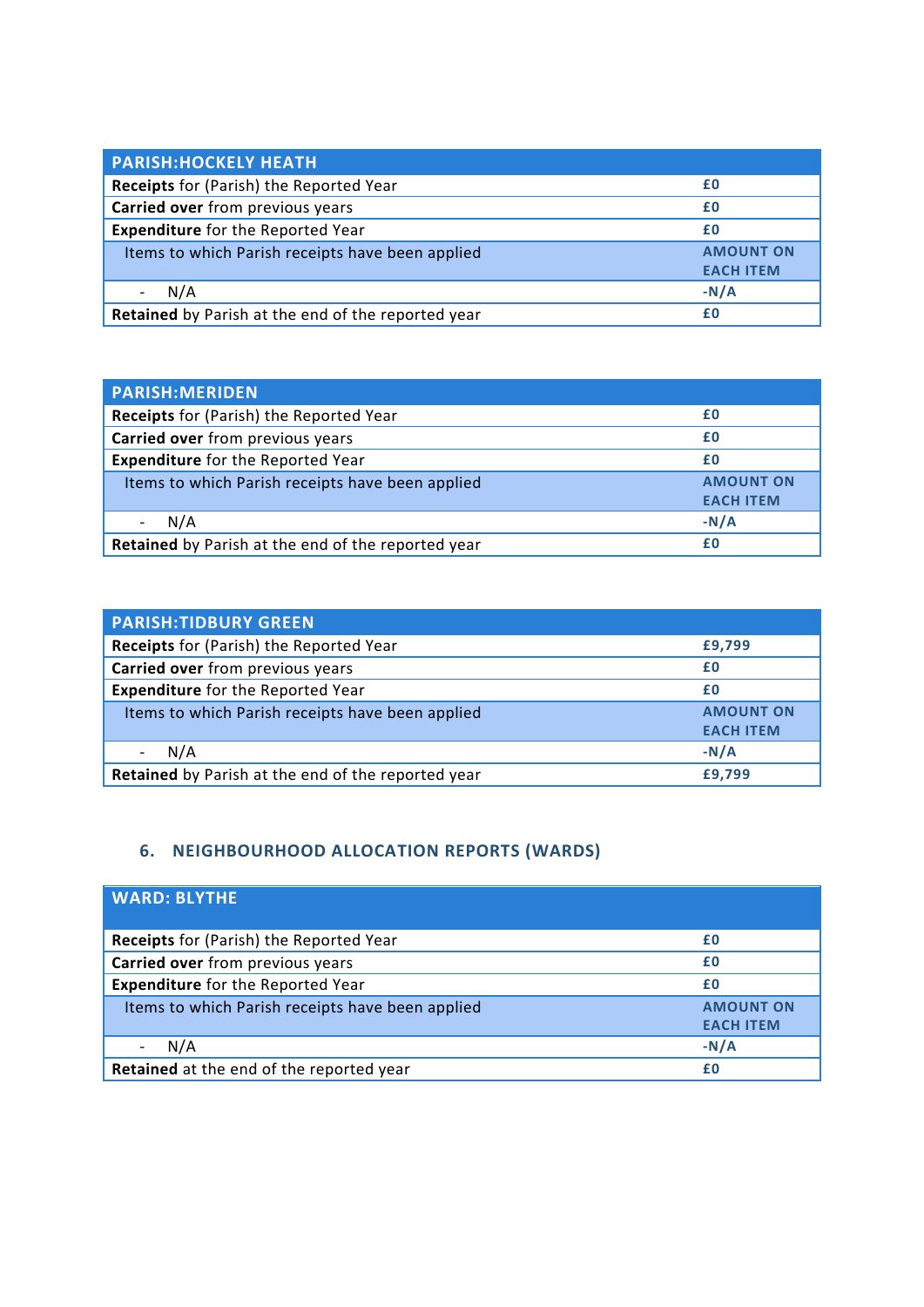## **WARD: DORRIDGE AND HOCKLEY HEATH**

| <b>Receipts</b> for (Parish) the Reported Year   | £18,535          |
|--------------------------------------------------|------------------|
| Carried over from previous years                 | £5,490           |
| <b>Expenditure</b> for the Reported Year         | £0               |
| Items to which Parish receipts have been applied | <b>AMOUNT ON</b> |
|                                                  | <b>EACH ITEM</b> |
| N/A                                              | $-N/A$           |
| Retained at the end of the reported year         | £24,025          |

| <b>WARD: LYNDON</b>                              |                                      |
|--------------------------------------------------|--------------------------------------|
| <b>Receipts</b> for (Parish) the Reported Year   | £0                                   |
| Carried over from previous years                 | £0                                   |
| <b>Expenditure</b> for the Reported Year         | £0                                   |
| Items to which Parish receipts have been applied | <b>AMOUNT ON</b><br><b>EACH ITEM</b> |
| N/A                                              | $-N/A$                               |
| Retained at the end of the reported year         | £0                                   |

| <b>WARD: OLTON</b>                               |                  |
|--------------------------------------------------|------------------|
| Receipts for (Parish) the Reported Year          | £2,702           |
| Carried over from previous years                 | £4,725           |
| <b>Expenditure</b> for the Reported Year         | £0               |
| Items to which Parish receipts have been applied | <b>AMOUNT ON</b> |
|                                                  | <b>EACH ITEM</b> |
| N/A                                              | $-N/A$           |
| Retained at the end of the reported year         | £7,427           |

| <b>WARD: ELMDON</b>                              |                                      |
|--------------------------------------------------|--------------------------------------|
| <b>Receipts</b> for (Parish) the Reported Year   | £1,100                               |
| Carried over from previous years                 | £0                                   |
| <b>Expenditure</b> for the Reported Year         | £0                                   |
| Items to which Parish receipts have been applied | <b>AMOUNT ON</b><br><b>EACH ITEM</b> |
| N/A                                              | $-N/A$                               |
| Retained at the end of the reported year         | £1,100                               |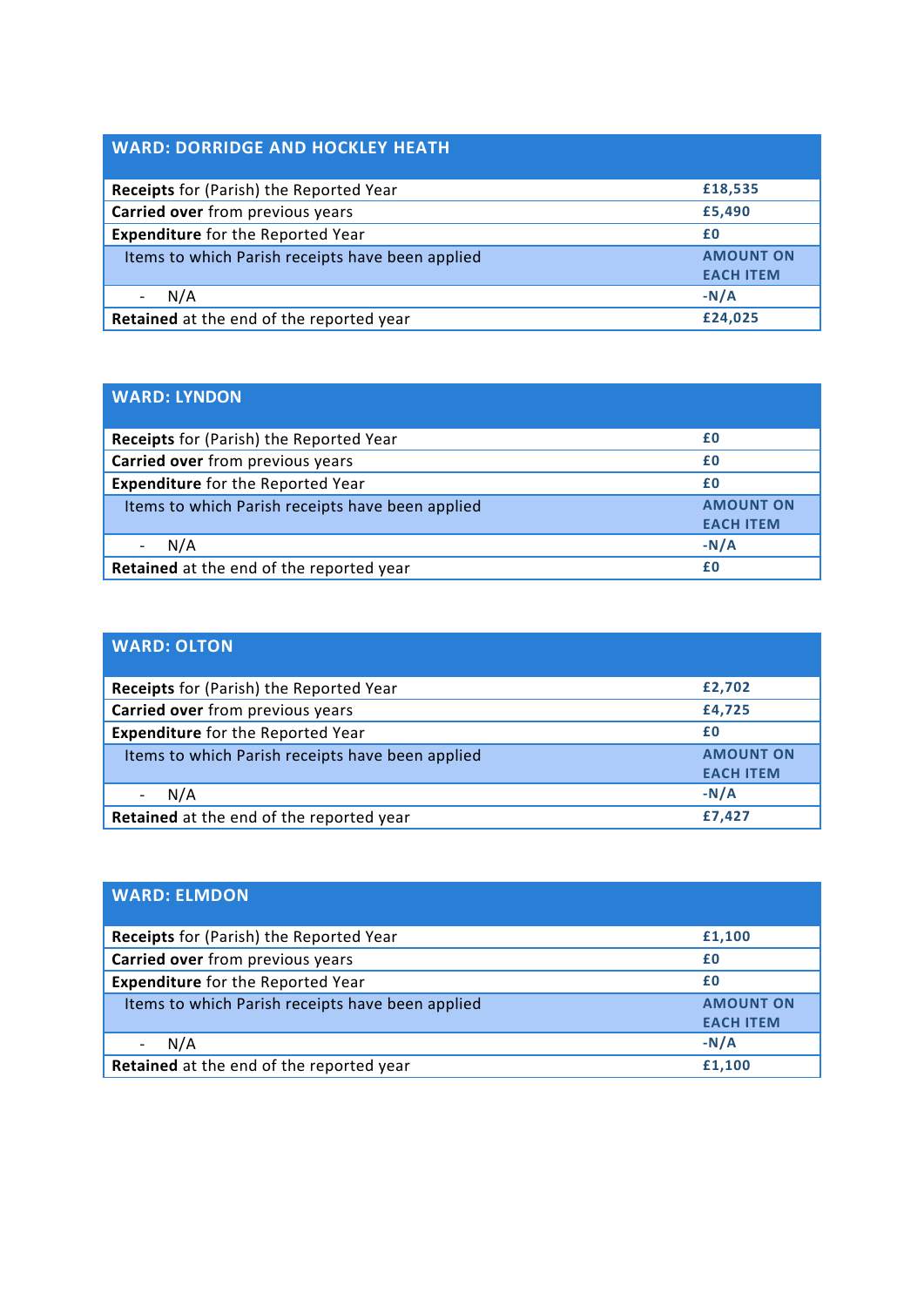| <b>WARD: SILHILL</b>                             |                                      |
|--------------------------------------------------|--------------------------------------|
| Receipts for (Parish) the Reported Year          | £45,269                              |
| Carried over from previous years                 | £2,075                               |
| <b>Expenditure</b> for the Reported Year         | £0                                   |
| Items to which Parish receipts have been applied | <b>AMOUNT ON</b><br><b>EACH ITEM</b> |
| N/A                                              | $-N/A$                               |
| Retained at the end of the reported year         | £47,344                              |

| <b>WARD: ST ALPHEGE</b>                          |                                      |
|--------------------------------------------------|--------------------------------------|
| <b>Receipts</b> for (Parish) the Reported Year   | £4,286                               |
| Carried over from previous years                 | £1,837                               |
| <b>Expenditure</b> for the Reported Year         | £0                                   |
| Items to which Parish receipts have been applied | <b>AMOUNT ON</b><br><b>EACH ITEM</b> |
| N/A                                              | $-N/A$                               |
| Retained at the end of the reported year         | £6,123                               |

| <b>WARD: KNOWLE</b>                              |                  |
|--------------------------------------------------|------------------|
| Receipts for (Parish) the Reported Year          | £0               |
| Carried over from previous years                 | £0               |
| <b>Expenditure</b> for the Reported Year         | £0               |
| Items to which Parish receipts have been applied | <b>AMOUNT ON</b> |
|                                                  | <b>EACH ITEM</b> |
| N/A                                              | $-N/A$           |
| Retained at the end of the reported year         | £0               |

| <b>WARD: SHIRLEY EAST</b>                        |                                      |
|--------------------------------------------------|--------------------------------------|
| Receipts for (Parish) the Reported Year          | £42,455                              |
| Carried over from previous years                 | £11,821                              |
| <b>Expenditure</b> for the Reported Year         | £0                                   |
| Items to which Parish receipts have been applied | <b>AMOUNT ON</b><br><b>EACH ITEM</b> |
| N/A                                              | $-N/A$                               |
| Retained at the end of the reported year         | £54,276                              |